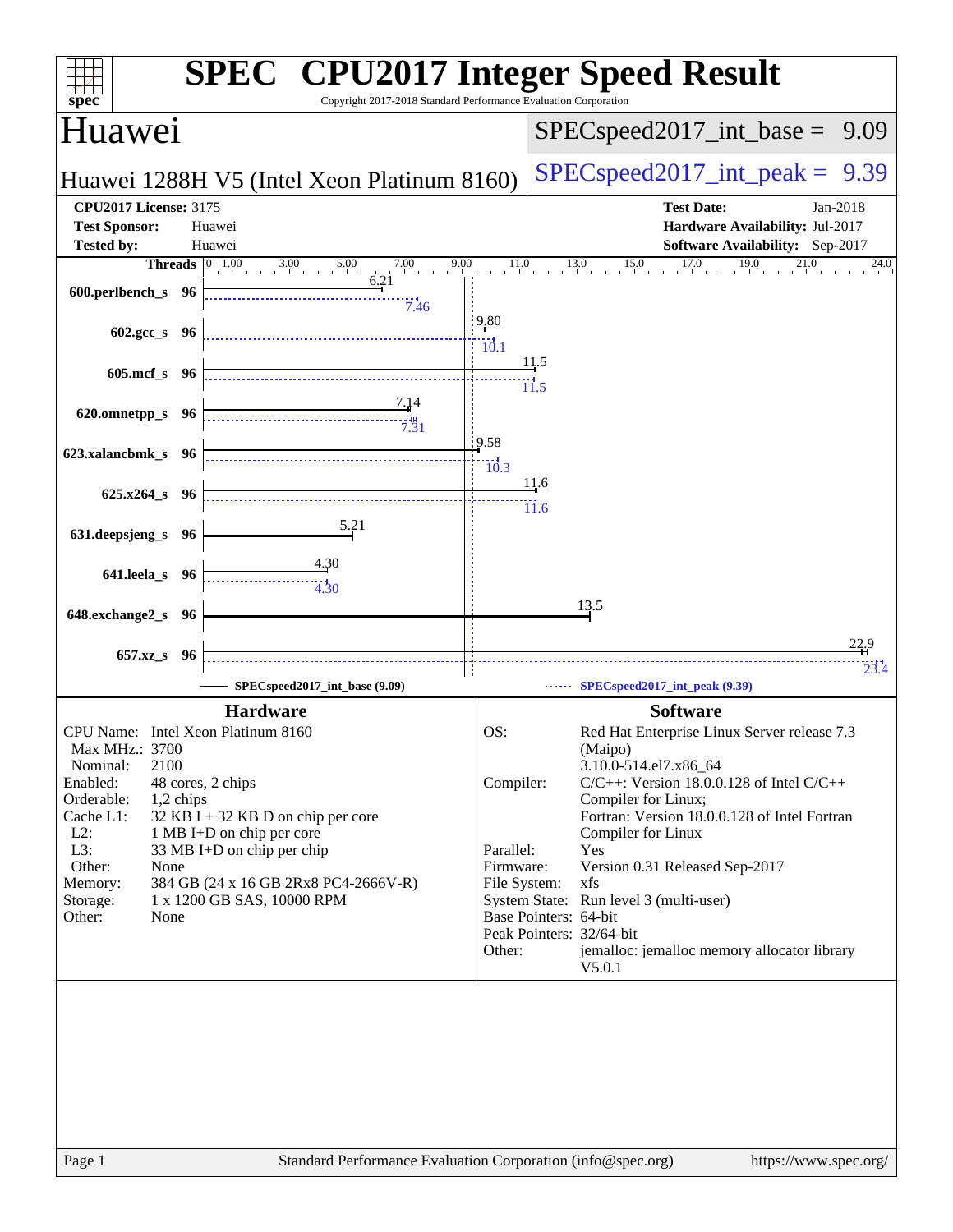

Copyright 2017-2018 Standard Performance Evaluation Corporation

## Huawei

#### $SPECspeed2017\_int\_base = 9.09$

Huawei 1288H V5 (Intel Xeon Platinum 8160)  $\left|$  [SPECspeed2017\\_int\\_peak =](http://www.spec.org/auto/cpu2017/Docs/result-fields.html#SPECspeed2017intpeak) 9.39

**[CPU2017 License:](http://www.spec.org/auto/cpu2017/Docs/result-fields.html#CPU2017License)** 3175 **[Test Date:](http://www.spec.org/auto/cpu2017/Docs/result-fields.html#TestDate)** Jan-2018 **[Test Sponsor:](http://www.spec.org/auto/cpu2017/Docs/result-fields.html#TestSponsor)** Huawei **[Hardware Availability:](http://www.spec.org/auto/cpu2017/Docs/result-fields.html#HardwareAvailability)** Jul-2017 **[Tested by:](http://www.spec.org/auto/cpu2017/Docs/result-fields.html#Testedby)** Huawei **[Software Availability:](http://www.spec.org/auto/cpu2017/Docs/result-fields.html#SoftwareAvailability)** Sep-2017

#### **[Results Table](http://www.spec.org/auto/cpu2017/Docs/result-fields.html#ResultsTable)**

|                                    | <b>Base</b>    |                |       |                |       | <b>Peak</b>    |       |                |                |              |                |              |                |              |
|------------------------------------|----------------|----------------|-------|----------------|-------|----------------|-------|----------------|----------------|--------------|----------------|--------------|----------------|--------------|
| <b>Benchmark</b>                   | <b>Threads</b> | <b>Seconds</b> | Ratio | <b>Seconds</b> | Ratio | <b>Seconds</b> | Ratio | <b>Threads</b> | <b>Seconds</b> | <b>Ratio</b> | <b>Seconds</b> | <b>Ratio</b> | <b>Seconds</b> | <b>Ratio</b> |
| $600.$ perlbench $\mathsf{S}$      | 96             | 286            | 6.21  | 289            | 6.14  | 284            | 6.24  | 96             | 238            | 7.46         | 239            | 7.43         | 238            | 7.47         |
| $602.\text{gcc}\_\text{s}$         | 96             | 406            | 9.80  | 405            | 9.83  | 407            | 9.79  | 96             | 395            | 10.1         | 393            | <b>10.1</b>  | 393            | 10.1         |
| $605$ .mcf s                       | 96             | 410            | 11.5  | 409            | 11.6  | 409            | 11.5  | 96             | 410            | 11.5         | 410            | 11.5         | 411            | 11.5         |
| 620.omnetpp_s                      | 96             | 229            | 7.14  | 229            | 7.12  | 227            | 7.20  | 96             | 223            | 7.31         | 225            | 7.24         | 220            | 7.40         |
| 623.xalancbmk s                    | 96             | 148            | 9.56  | 147            | 9.61  | 148            | 9.58  | 96             | 138            | 10.3         | 138            | 10.3         | 139            | 10.2         |
| 625.x264 s                         | 96             | 152            | 11.6  | 153            | 11.6  | 152            | 11.6  | 96             | 153            | 11.6         | 152            | 11.6         | 152            | 11.6         |
| 631.deepsjeng_s                    | 96             | 275            | 5.21  | 275            | 5.21  | 275            | 5.21  | 96             | 275            | 5.21         | 275            | 5.21         | 275            | 5.21         |
| 641.leela s                        | 96             | 395            | 4.31  | 396            | 4.30  | 396            | 4.30  | 96             | 397            | 4.30         | 396            | 4.30         | 397            | 4.30         |
| 648.exchange2_s                    | 96             | 218            | 13.5  | 218            | 13.5  | 219            | 13.4  | 96             | 218            | 13.5         | 218            | 13.5         | 219            | 13.4         |
| $657.xz$ s                         | 96             | 270            | 22.9  | 270            | 22.9  | 267            | 23.1  | 96             | 264            | 23.4         | 264            | 23.4         | 261            | 23.6         |
| $SPECspeed2017$ int base =<br>9.09 |                |                |       |                |       |                |       |                |                |              |                |              |                |              |

**[SPECspeed2017\\_int\\_peak =](http://www.spec.org/auto/cpu2017/Docs/result-fields.html#SPECspeed2017intpeak) 9.39**

Results appear in the [order in which they were run.](http://www.spec.org/auto/cpu2017/Docs/result-fields.html#RunOrder) Bold underlined text [indicates a median measurement](http://www.spec.org/auto/cpu2017/Docs/result-fields.html#Median).

#### **[Operating System Notes](http://www.spec.org/auto/cpu2017/Docs/result-fields.html#OperatingSystemNotes)**

Stack size set to unlimited using "ulimit -s unlimited"

### **[General Notes](http://www.spec.org/auto/cpu2017/Docs/result-fields.html#GeneralNotes)**

Environment variables set by runcpu before the start of the run: KMP\_AFFINITY = "granularity=fine,scatter" LD\_LIBRARY\_PATH = "/spec2017/lib/ia32:/spec2017/lib/intel64:/spec2017/je5.0.1-32:/spec2017/je5.0.1-64" OMP\_STACKSIZE = "192M"

 Binaries compiled on a system with 1x Intel Core i7-4790 CPU + 32GB RAM memory using Redhat Enterprise Linux 7.4 Transparent Huge Pages enabled by default Prior to runcpu invocation Filesystem page cache synced and cleared with: sync; echo 3> /proc/sys/vm/drop\_caches

 jemalloc: configured and built at default for 32bit (i686) and 64bit (x86\_64) targets; jemalloc: built with the RedHat Enterprise 7.4, and the system compiler gcc 4.8.5; jemalloc: sources avilable from jemalloc.net or <https://github.com/jemalloc/jemalloc/releases>

No: The test sponsor attests, as of date of publication, that CVE-2017-5754 (Meltdown) is mitigated in the system as tested and documented. No: The test sponsor attests, as of date of publication, that CVE-2017-5753 (Spectre variant 1) is mitigated in the system as tested and documented.

**(Continued on next page)**

| Page 2 | Standard Performance Evaluation Corporation (info@spec.org) | https://www.spec.org/ |
|--------|-------------------------------------------------------------|-----------------------|
|        |                                                             |                       |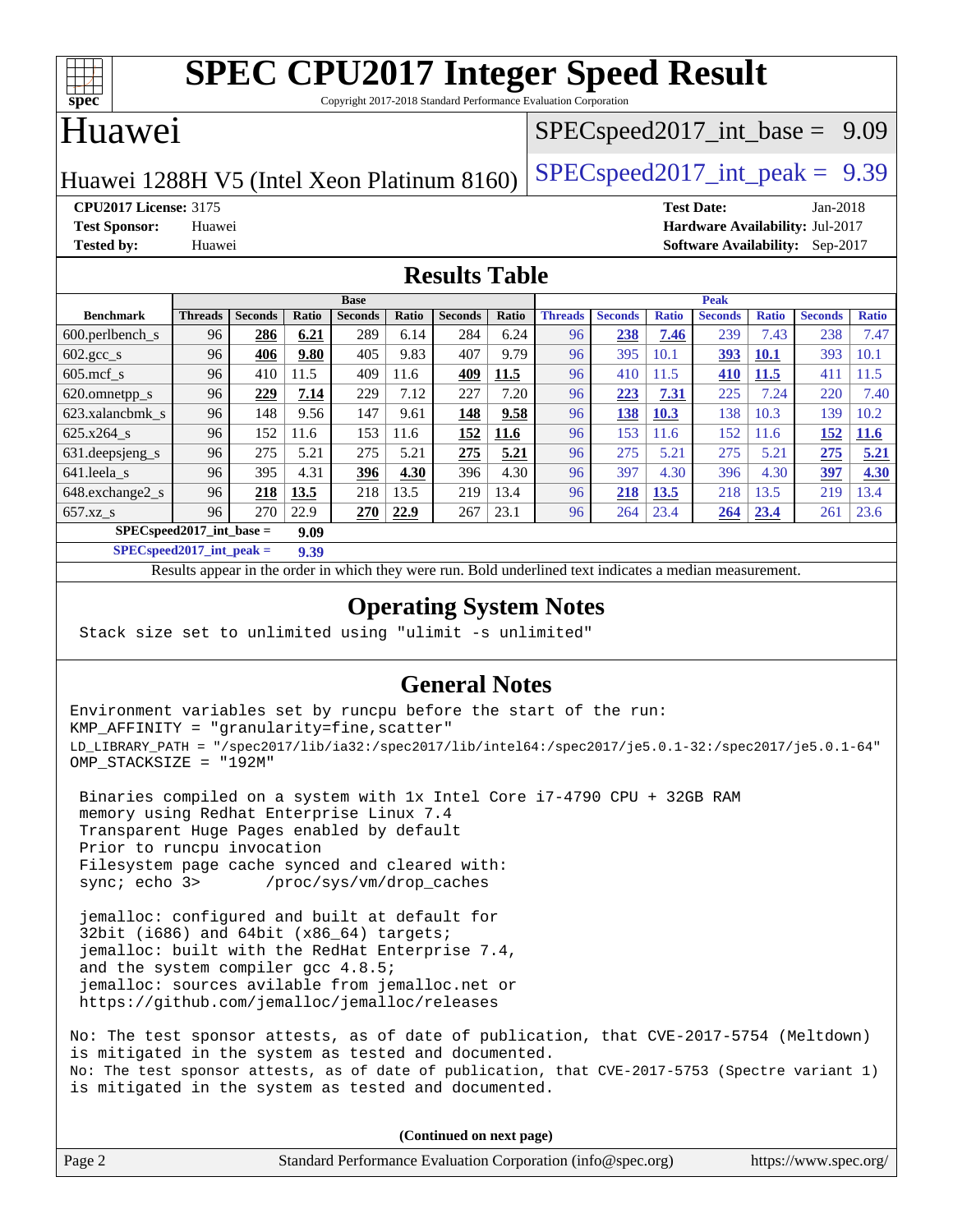

Copyright 2017-2018 Standard Performance Evaluation Corporation

## Huawei

[SPECspeed2017\\_int\\_base =](http://www.spec.org/auto/cpu2017/Docs/result-fields.html#SPECspeed2017intbase) 9.09

Huawei 1288H V5 (Intel Xeon Platinum 8160) [SPECspeed2017\\_int\\_peak =](http://www.spec.org/auto/cpu2017/Docs/result-fields.html#SPECspeed2017intpeak)  $9.39$ 

**[Tested by:](http://www.spec.org/auto/cpu2017/Docs/result-fields.html#Testedby)** Huawei **[Software Availability:](http://www.spec.org/auto/cpu2017/Docs/result-fields.html#SoftwareAvailability)** Sep-2017

**[CPU2017 License:](http://www.spec.org/auto/cpu2017/Docs/result-fields.html#CPU2017License)** 3175 **[Test Date:](http://www.spec.org/auto/cpu2017/Docs/result-fields.html#TestDate)** Jan-2018 **[Test Sponsor:](http://www.spec.org/auto/cpu2017/Docs/result-fields.html#TestSponsor)** Huawei **[Hardware Availability:](http://www.spec.org/auto/cpu2017/Docs/result-fields.html#HardwareAvailability)** Jul-2017

#### **[General Notes \(Continued\)](http://www.spec.org/auto/cpu2017/Docs/result-fields.html#GeneralNotes)**

No: The test sponsor attests, as of date of publication, that CVE-2017-5715 (Spectre variant 2) is mitigated in the system as tested and documented.

This benchmark result is intended to provide perspective on past performance using the historical hardware and/or software described on this result page.

The system as described on this result page was formerly generally available. At the time of this publication, it may not be shipping, and/or may not be supported, and/or may fail to meet other tests of General Availability described in the SPEC OSG Policy document, <http://www.spec.org/osg/policy.html>

This measured result may not be representative of the result that would be measured were this benchmark run with hardware and software available as of the publication date.

#### **[Platform Notes](http://www.spec.org/auto/cpu2017/Docs/result-fields.html#PlatformNotes)**

| BIOS configuration:<br>Power Efficiency Mode Set to Custom |                                                                                                                                                             |
|------------------------------------------------------------|-------------------------------------------------------------------------------------------------------------------------------------------------------------|
| Hyper-Threading Set to Disable                             |                                                                                                                                                             |
| Sysinfo program /spec2017/bin/sysinfo                      |                                                                                                                                                             |
|                                                            | Rev: r5797 of 2017-06-14 96c45e4568ad54c135fd618bcc091c0f                                                                                                   |
|                                                            | running on localhost. localdomain Sat Jan 6 06:31:30 2018                                                                                                   |
|                                                            | SUT (System Under Test) info as seen by some common utilities.                                                                                              |
| For more information on this section, see                  |                                                                                                                                                             |
|                                                            | https://www.spec.org/cpu2017/Docs/config.html#sysinfo                                                                                                       |
| From /proc/cpuinfo                                         |                                                                                                                                                             |
|                                                            | model name: $Intel(R)$ Xeon(R) Platinum 8160 CPU @ 2.10GHz                                                                                                  |
| 2 "physical id"s (chips)                                   |                                                                                                                                                             |
| 48 "processors"                                            |                                                                                                                                                             |
|                                                            | cores, siblings (Caution: counting these is hw and system dependent. The following<br>excerpts from /proc/cpuinfo might not be reliable. Use with caution.) |
| cpu cores $: 24$                                           |                                                                                                                                                             |
| sibling: 24                                                |                                                                                                                                                             |
|                                                            | physical 0: cores 0 1 2 3 4 5 8 9 10 11 12 13 16 17 18 19 20 21 24 25 26 27 28 29                                                                           |
|                                                            | physical 1: cores 0 1 2 3 4 5 8 9 10 11 12 13 16 17 18 19 20 21 24 25 26 27 28 29                                                                           |
| From 1scpu:                                                |                                                                                                                                                             |
| Architecture:                                              | x86 64                                                                                                                                                      |
| $CPU op-mode(s):$                                          | 32-bit, 64-bit                                                                                                                                              |
| Byte Order:                                                | Little Endian                                                                                                                                               |
| CPU(s):                                                    | 48                                                                                                                                                          |
|                                                            | (Continued on next page)                                                                                                                                    |
| Page 3                                                     | Standard Performance Evaluation Corporation (info@spec.org)<br>https://www.spec.org/                                                                        |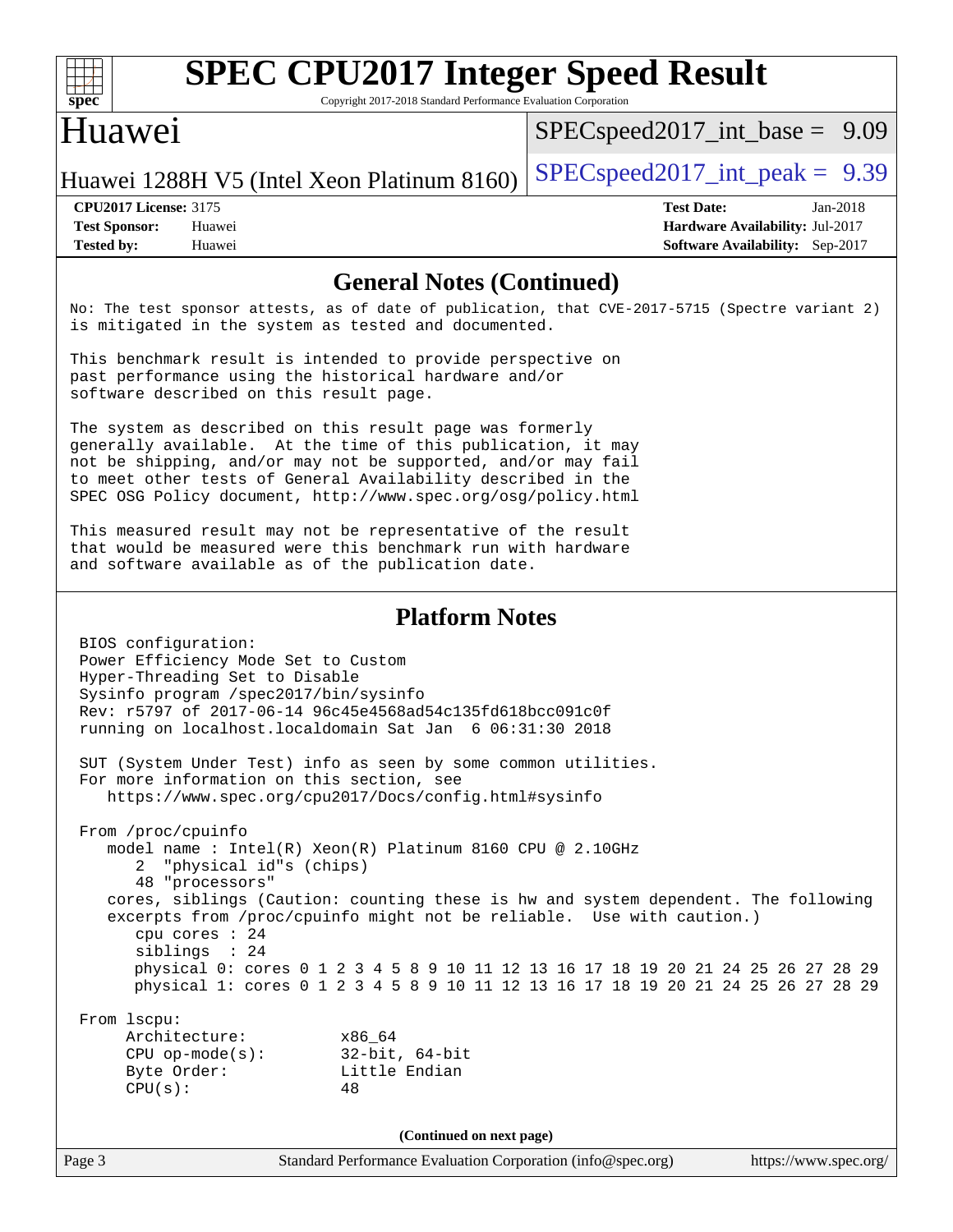

Copyright 2017-2018 Standard Performance Evaluation Corporation

### Huawei

[SPECspeed2017\\_int\\_base =](http://www.spec.org/auto/cpu2017/Docs/result-fields.html#SPECspeed2017intbase) 9.09

Huawei 1288H V5 (Intel Xeon Platinum 8160) [SPECspeed2017\\_int\\_peak =](http://www.spec.org/auto/cpu2017/Docs/result-fields.html#SPECspeed2017intpeak)  $9.39$ 

**[CPU2017 License:](http://www.spec.org/auto/cpu2017/Docs/result-fields.html#CPU2017License)** 3175 **[Test Date:](http://www.spec.org/auto/cpu2017/Docs/result-fields.html#TestDate)** Jan-2018 **[Test Sponsor:](http://www.spec.org/auto/cpu2017/Docs/result-fields.html#TestSponsor)** Huawei **[Hardware Availability:](http://www.spec.org/auto/cpu2017/Docs/result-fields.html#HardwareAvailability)** Jul-2017 **[Tested by:](http://www.spec.org/auto/cpu2017/Docs/result-fields.html#Testedby)** Huawei **[Software Availability:](http://www.spec.org/auto/cpu2017/Docs/result-fields.html#SoftwareAvailability)** Sep-2017

#### **[Platform Notes \(Continued\)](http://www.spec.org/auto/cpu2017/Docs/result-fields.html#PlatformNotes)**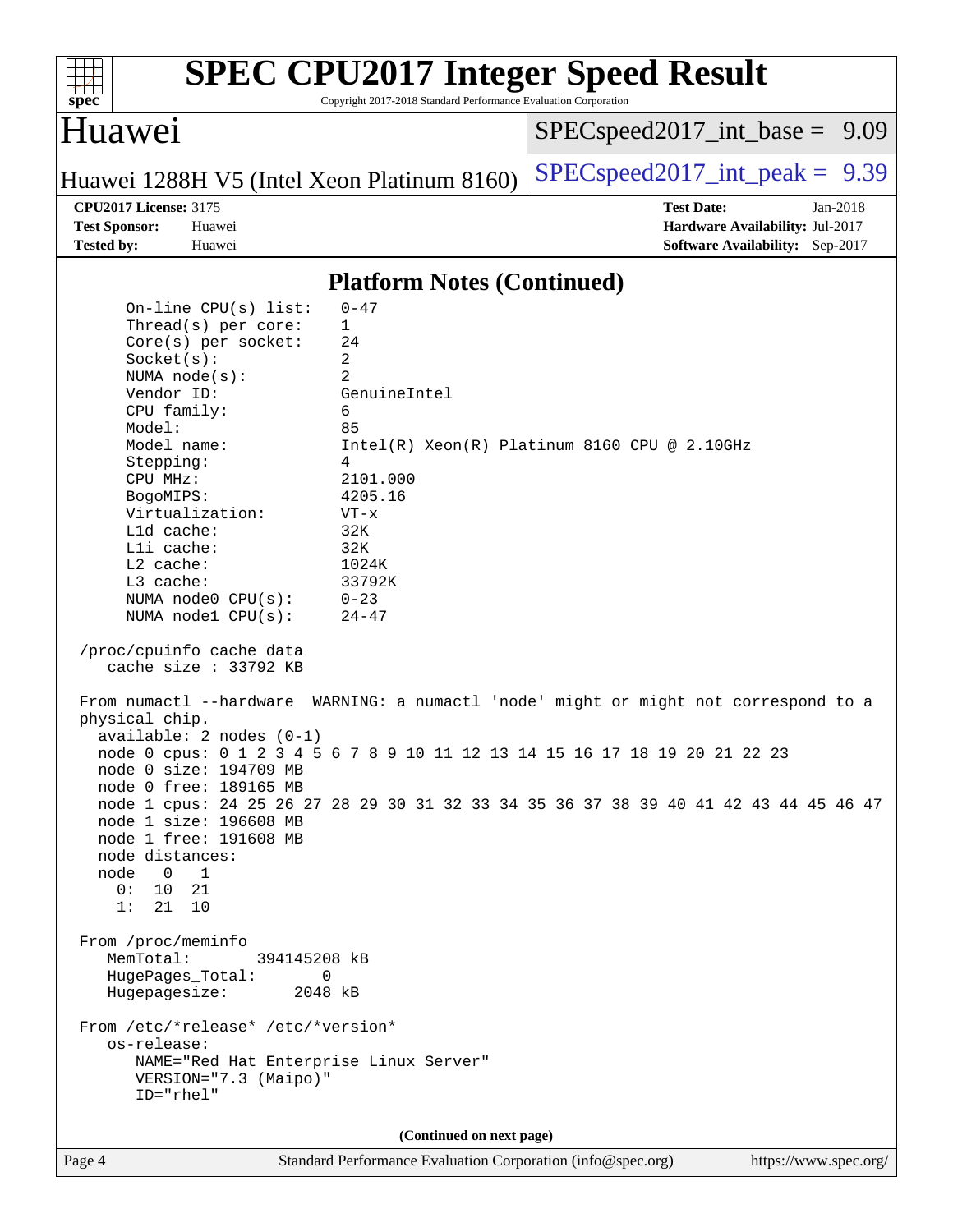| <b>SPEC CPU2017 Integer Speed Result</b><br>Copyright 2017-2018 Standard Performance Evaluation Corporation<br>$spec^*$                                                                                                                                                                                                                                                                                                                                                                                                                                                                                                                                                                                                                                                                                                                                                                                                                                                                                                                                                                                                                                                                                       |                                                                                                     |
|---------------------------------------------------------------------------------------------------------------------------------------------------------------------------------------------------------------------------------------------------------------------------------------------------------------------------------------------------------------------------------------------------------------------------------------------------------------------------------------------------------------------------------------------------------------------------------------------------------------------------------------------------------------------------------------------------------------------------------------------------------------------------------------------------------------------------------------------------------------------------------------------------------------------------------------------------------------------------------------------------------------------------------------------------------------------------------------------------------------------------------------------------------------------------------------------------------------|-----------------------------------------------------------------------------------------------------|
| Huawei                                                                                                                                                                                                                                                                                                                                                                                                                                                                                                                                                                                                                                                                                                                                                                                                                                                                                                                                                                                                                                                                                                                                                                                                        | $SPEC speed2017\_int\_base = 9.09$                                                                  |
| Huawei 1288H V5 (Intel Xeon Platinum 8160)                                                                                                                                                                                                                                                                                                                                                                                                                                                                                                                                                                                                                                                                                                                                                                                                                                                                                                                                                                                                                                                                                                                                                                    | $SPEC speed2017\_int\_peak = 9.39$                                                                  |
| <b>CPU2017 License: 3175</b><br><b>Test Sponsor:</b><br>Huawei<br><b>Tested by:</b><br>Huawei                                                                                                                                                                                                                                                                                                                                                                                                                                                                                                                                                                                                                                                                                                                                                                                                                                                                                                                                                                                                                                                                                                                 | <b>Test Date:</b><br>Jan-2018<br>Hardware Availability: Jul-2017<br>Software Availability: Sep-2017 |
| <b>Platform Notes (Continued)</b>                                                                                                                                                                                                                                                                                                                                                                                                                                                                                                                                                                                                                                                                                                                                                                                                                                                                                                                                                                                                                                                                                                                                                                             |                                                                                                     |
| ID_LIKE="fedora"<br>VERSION_ID="7.3"<br>PRETTY_NAME="Red Hat Enterprise Linux Server 7.3 (Maipo)"<br>ANSI COLOR="0;31"<br>CPE_NAME="cpe:/o:redhat:enterprise_linux:7.3:GA:server"<br>redhat-release: Red Hat Enterprise Linux Server release 7.3 (Maipo)<br>system-release: Red Hat Enterprise Linux Server release 7.3 (Maipo)<br>system-release-cpe: cpe:/o:redhat:enterprise_linux:7.3:ga:server<br>uname $-a$ :<br>Linux localhost.localdomain 3.10.0-514.el7.x86_64 #1 SMP Wed Oct 19 11:24:13 EDT 2016<br>x86_64 x86_64 x86_64 GNU/Linux<br>run-level $3$ Jan $6$ 01:35<br>SPEC is set to: /spec2017<br>Filesystem<br>Type Size Used Avail Use% Mounted on<br>859G<br>/dev/sda2<br>49G 811G<br>$6\%$ /<br>xfs<br>Additional information from dmidecode follows. WARNING: Use caution when you interpret<br>this section. The 'dmidecode' program reads system data which is "intended to allow<br>hardware to be accurately determined", but the intent may not be met, as there are<br>frequent changes to hardware, firmware, and the "DMTF SMBIOS" standard.<br>BIOS INSYDE Corp. 0.31 09/29/2017<br>Memory:<br>24x Samsung M393A2K43BB1-CTD 16 GB 2 rank 2666<br>(End of data from sysinfo program) |                                                                                                     |
| <b>Compiler Version Notes</b>                                                                                                                                                                                                                                                                                                                                                                                                                                                                                                                                                                                                                                                                                                                                                                                                                                                                                                                                                                                                                                                                                                                                                                                 |                                                                                                     |
| 600.perlbench_s(base) 602.gcc_s(base) 605.mcf_s(base) 625.x264_s(base,<br>CC.<br>$peak)$ 657.xz_s(base)                                                                                                                                                                                                                                                                                                                                                                                                                                                                                                                                                                                                                                                                                                                                                                                                                                                                                                                                                                                                                                                                                                       | ___________________________________                                                                 |
| icc (ICC) 18.0.0 20170811<br>Copyright (C) 1985-2017 Intel Corporation. All rights reserved.                                                                                                                                                                                                                                                                                                                                                                                                                                                                                                                                                                                                                                                                                                                                                                                                                                                                                                                                                                                                                                                                                                                  |                                                                                                     |
| $600. perlbench_s (peak) 602. gcc_s (peak) 605. mcf_s (peak) 657. xz_s (peak)$<br>CC.                                                                                                                                                                                                                                                                                                                                                                                                                                                                                                                                                                                                                                                                                                                                                                                                                                                                                                                                                                                                                                                                                                                         |                                                                                                     |
| icc (ICC) 18.0.0 20170811<br>Copyright (C) 1985-2017 Intel Corporation. All rights reserved.                                                                                                                                                                                                                                                                                                                                                                                                                                                                                                                                                                                                                                                                                                                                                                                                                                                                                                                                                                                                                                                                                                                  |                                                                                                     |
|                                                                                                                                                                                                                                                                                                                                                                                                                                                                                                                                                                                                                                                                                                                                                                                                                                                                                                                                                                                                                                                                                                                                                                                                               |                                                                                                     |

**(Continued on next page)**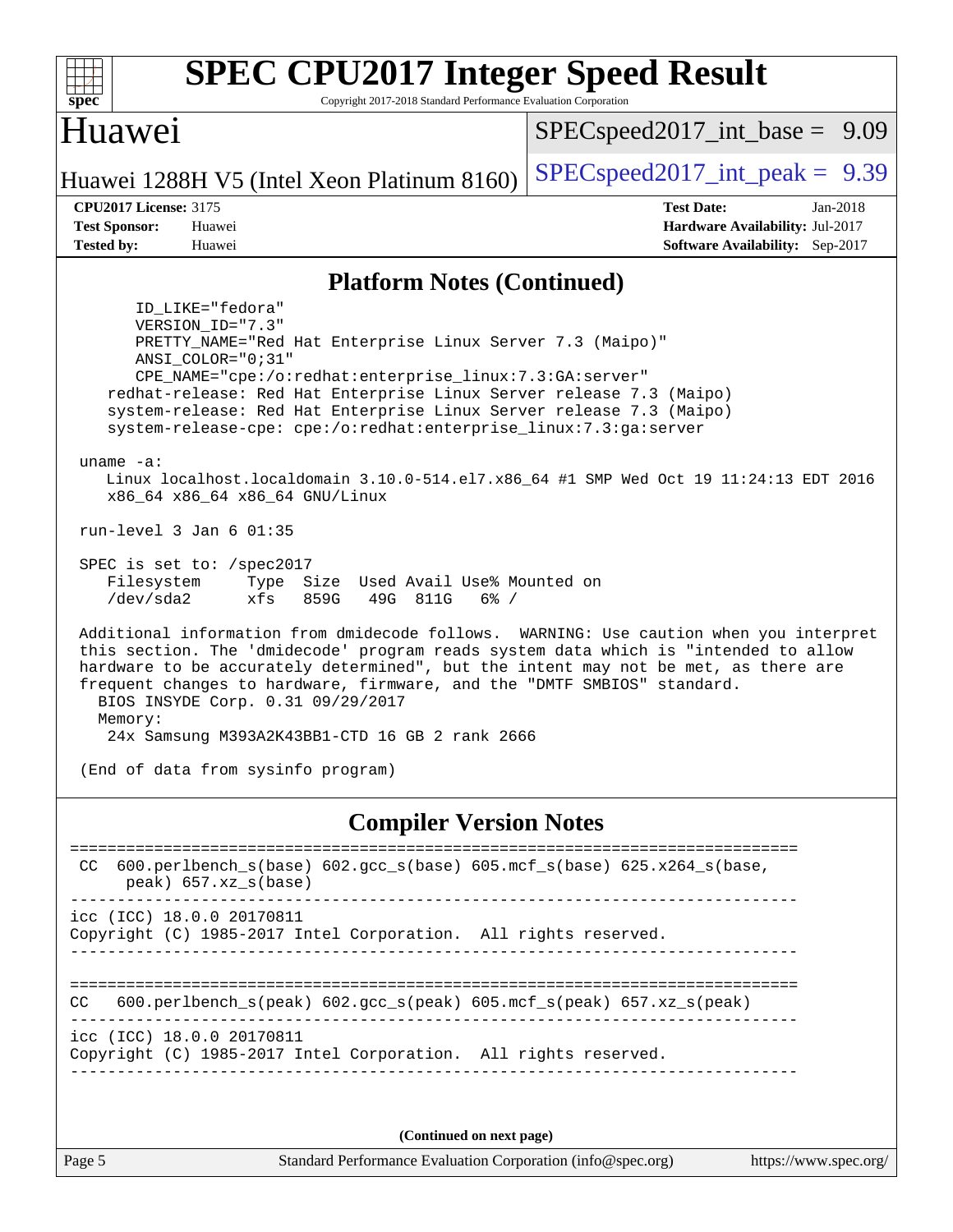

Copyright 2017-2018 Standard Performance Evaluation Corporation

### Huawei

[SPECspeed2017\\_int\\_base =](http://www.spec.org/auto/cpu2017/Docs/result-fields.html#SPECspeed2017intbase) 9.09

Huawei 1288H V5 (Intel Xeon Platinum 8160) [SPECspeed2017\\_int\\_peak =](http://www.spec.org/auto/cpu2017/Docs/result-fields.html#SPECspeed2017intpeak)  $9.39$ 

**[CPU2017 License:](http://www.spec.org/auto/cpu2017/Docs/result-fields.html#CPU2017License)** 3175 **[Test Date:](http://www.spec.org/auto/cpu2017/Docs/result-fields.html#TestDate)** Jan-2018 **[Test Sponsor:](http://www.spec.org/auto/cpu2017/Docs/result-fields.html#TestSponsor)** Huawei **[Hardware Availability:](http://www.spec.org/auto/cpu2017/Docs/result-fields.html#HardwareAvailability)** Jul-2017 **[Tested by:](http://www.spec.org/auto/cpu2017/Docs/result-fields.html#Testedby)** Huawei **[Software Availability:](http://www.spec.org/auto/cpu2017/Docs/result-fields.html#SoftwareAvailability)** Sep-2017

### **[Compiler Version Notes \(Continued\)](http://www.spec.org/auto/cpu2017/Docs/result-fields.html#CompilerVersionNotes)**

| CXXC 620.omnetpp $s(base)$ 623.xalancbmk $s(base)$ 631.deepsjeng $s(base)$<br>$641.$ leela $s$ (base)                      |
|----------------------------------------------------------------------------------------------------------------------------|
| icpc (ICC) 18.0.0 20170811<br>Copyright (C) 1985-2017 Intel Corporation. All rights reserved.                              |
| CXXC 620.omnetpp $s(\text{peak})$ 623.xalancbmk $s(\text{peak})$ 631.deepsjeng $s(\text{peak})$<br>$641.$ leela $s$ (peak) |
| icpc (ICC) 18.0.0 20170811<br>Copyright (C) 1985-2017 Intel Corporation. All rights reserved.                              |
| 648.exchange2 s(base, peak)<br>FC                                                                                          |
| ifort (IFORT) 18.0.0 20170811<br>Copyright (C) 1985-2017 Intel Corporation. All rights reserved.                           |

### **[Base Compiler Invocation](http://www.spec.org/auto/cpu2017/Docs/result-fields.html#BaseCompilerInvocation)**

[C benchmarks](http://www.spec.org/auto/cpu2017/Docs/result-fields.html#Cbenchmarks): [icc](http://www.spec.org/cpu2017/results/res2018q1/cpu2017-20180108-02496.flags.html#user_CCbase_intel_icc_18.0_66fc1ee009f7361af1fbd72ca7dcefbb700085f36577c54f309893dd4ec40d12360134090235512931783d35fd58c0460139e722d5067c5574d8eaf2b3e37e92)

[C++ benchmarks:](http://www.spec.org/auto/cpu2017/Docs/result-fields.html#CXXbenchmarks) [icpc](http://www.spec.org/cpu2017/results/res2018q1/cpu2017-20180108-02496.flags.html#user_CXXbase_intel_icpc_18.0_c510b6838c7f56d33e37e94d029a35b4a7bccf4766a728ee175e80a419847e808290a9b78be685c44ab727ea267ec2f070ec5dc83b407c0218cded6866a35d07)

[Fortran benchmarks](http://www.spec.org/auto/cpu2017/Docs/result-fields.html#Fortranbenchmarks): [ifort](http://www.spec.org/cpu2017/results/res2018q1/cpu2017-20180108-02496.flags.html#user_FCbase_intel_ifort_18.0_8111460550e3ca792625aed983ce982f94888b8b503583aa7ba2b8303487b4d8a21a13e7191a45c5fd58ff318f48f9492884d4413fa793fd88dd292cad7027ca)

# **[Base Portability Flags](http://www.spec.org/auto/cpu2017/Docs/result-fields.html#BasePortabilityFlags)**

 600.perlbench\_s: [-DSPEC\\_LP64](http://www.spec.org/cpu2017/results/res2018q1/cpu2017-20180108-02496.flags.html#b600.perlbench_s_basePORTABILITY_DSPEC_LP64) [-DSPEC\\_LINUX\\_X64](http://www.spec.org/cpu2017/results/res2018q1/cpu2017-20180108-02496.flags.html#b600.perlbench_s_baseCPORTABILITY_DSPEC_LINUX_X64) 602.gcc\_s: [-DSPEC\\_LP64](http://www.spec.org/cpu2017/results/res2018q1/cpu2017-20180108-02496.flags.html#suite_basePORTABILITY602_gcc_s_DSPEC_LP64) 605.mcf\_s: [-DSPEC\\_LP64](http://www.spec.org/cpu2017/results/res2018q1/cpu2017-20180108-02496.flags.html#suite_basePORTABILITY605_mcf_s_DSPEC_LP64) 620.omnetpp\_s: [-DSPEC\\_LP64](http://www.spec.org/cpu2017/results/res2018q1/cpu2017-20180108-02496.flags.html#suite_basePORTABILITY620_omnetpp_s_DSPEC_LP64) 623.xalancbmk\_s: [-DSPEC\\_LP64](http://www.spec.org/cpu2017/results/res2018q1/cpu2017-20180108-02496.flags.html#suite_basePORTABILITY623_xalancbmk_s_DSPEC_LP64) [-DSPEC\\_LINUX](http://www.spec.org/cpu2017/results/res2018q1/cpu2017-20180108-02496.flags.html#b623.xalancbmk_s_baseCXXPORTABILITY_DSPEC_LINUX) 625.x264\_s: [-DSPEC\\_LP64](http://www.spec.org/cpu2017/results/res2018q1/cpu2017-20180108-02496.flags.html#suite_basePORTABILITY625_x264_s_DSPEC_LP64) 631.deepsjeng\_s: [-DSPEC\\_LP64](http://www.spec.org/cpu2017/results/res2018q1/cpu2017-20180108-02496.flags.html#suite_basePORTABILITY631_deepsjeng_s_DSPEC_LP64)

**(Continued on next page)**

Page 6 Standard Performance Evaluation Corporation [\(info@spec.org\)](mailto:info@spec.org) <https://www.spec.org/>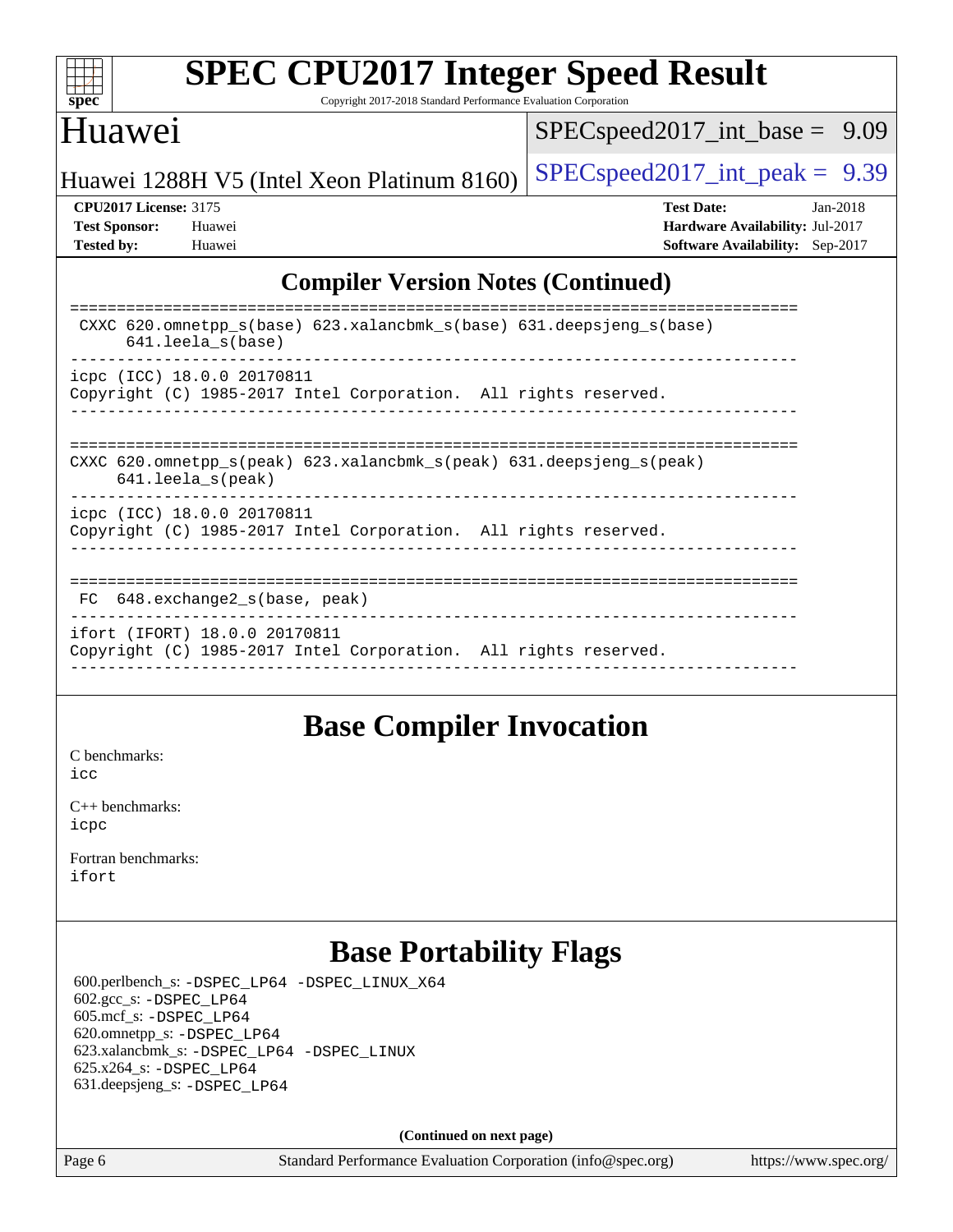

Copyright 2017-2018 Standard Performance Evaluation Corporation

## Huawei

 $SPECspeed2017\_int\_base = 9.09$ 

Huawei 1288H V5 (Intel Xeon Platinum 8160) [SPECspeed2017\\_int\\_peak =](http://www.spec.org/auto/cpu2017/Docs/result-fields.html#SPECspeed2017intpeak)  $9.39$ 

**[CPU2017 License:](http://www.spec.org/auto/cpu2017/Docs/result-fields.html#CPU2017License)** 3175 **[Test Date:](http://www.spec.org/auto/cpu2017/Docs/result-fields.html#TestDate)** Jan-2018 **[Test Sponsor:](http://www.spec.org/auto/cpu2017/Docs/result-fields.html#TestSponsor)** Huawei **[Hardware Availability:](http://www.spec.org/auto/cpu2017/Docs/result-fields.html#HardwareAvailability)** Jul-2017 **[Tested by:](http://www.spec.org/auto/cpu2017/Docs/result-fields.html#Testedby)** Huawei **[Software Availability:](http://www.spec.org/auto/cpu2017/Docs/result-fields.html#SoftwareAvailability)** Sep-2017

# **[Base Portability Flags \(Continued\)](http://www.spec.org/auto/cpu2017/Docs/result-fields.html#BasePortabilityFlags)**

 641.leela\_s: [-DSPEC\\_LP64](http://www.spec.org/cpu2017/results/res2018q1/cpu2017-20180108-02496.flags.html#suite_basePORTABILITY641_leela_s_DSPEC_LP64) 648.exchange2\_s: [-DSPEC\\_LP64](http://www.spec.org/cpu2017/results/res2018q1/cpu2017-20180108-02496.flags.html#suite_basePORTABILITY648_exchange2_s_DSPEC_LP64) 657.xz\_s: [-DSPEC\\_LP64](http://www.spec.org/cpu2017/results/res2018q1/cpu2017-20180108-02496.flags.html#suite_basePORTABILITY657_xz_s_DSPEC_LP64)

**[Base Optimization Flags](http://www.spec.org/auto/cpu2017/Docs/result-fields.html#BaseOptimizationFlags)**

[C benchmarks](http://www.spec.org/auto/cpu2017/Docs/result-fields.html#Cbenchmarks):

[-Wl,-z,muldefs](http://www.spec.org/cpu2017/results/res2018q1/cpu2017-20180108-02496.flags.html#user_CCbase_link_force_multiple1_b4cbdb97b34bdee9ceefcfe54f4c8ea74255f0b02a4b23e853cdb0e18eb4525ac79b5a88067c842dd0ee6996c24547a27a4b99331201badda8798ef8a743f577) [-xCORE-AVX2](http://www.spec.org/cpu2017/results/res2018q1/cpu2017-20180108-02496.flags.html#user_CCbase_f-xCORE-AVX2) [-ipo](http://www.spec.org/cpu2017/results/res2018q1/cpu2017-20180108-02496.flags.html#user_CCbase_f-ipo) [-O3](http://www.spec.org/cpu2017/results/res2018q1/cpu2017-20180108-02496.flags.html#user_CCbase_f-O3) [-no-prec-div](http://www.spec.org/cpu2017/results/res2018q1/cpu2017-20180108-02496.flags.html#user_CCbase_f-no-prec-div) [-qopt-mem-layout-trans=3](http://www.spec.org/cpu2017/results/res2018q1/cpu2017-20180108-02496.flags.html#user_CCbase_f-qopt-mem-layout-trans_de80db37974c74b1f0e20d883f0b675c88c3b01e9d123adea9b28688d64333345fb62bc4a798493513fdb68f60282f9a726aa07f478b2f7113531aecce732043) [-qopenmp](http://www.spec.org/cpu2017/results/res2018q1/cpu2017-20180108-02496.flags.html#user_CCbase_qopenmp_16be0c44f24f464004c6784a7acb94aca937f053568ce72f94b139a11c7c168634a55f6653758ddd83bcf7b8463e8028bb0b48b77bcddc6b78d5d95bb1df2967) [-DSPEC\\_OPENMP](http://www.spec.org/cpu2017/results/res2018q1/cpu2017-20180108-02496.flags.html#suite_CCbase_DSPEC_OPENMP) [-L/usr/local/je5.0.1-64/lib](http://www.spec.org/cpu2017/results/res2018q1/cpu2017-20180108-02496.flags.html#user_CCbase_jemalloc_link_path64_4b10a636b7bce113509b17f3bd0d6226c5fb2346b9178c2d0232c14f04ab830f976640479e5c33dc2bcbbdad86ecfb6634cbbd4418746f06f368b512fced5394) [-ljemalloc](http://www.spec.org/cpu2017/results/res2018q1/cpu2017-20180108-02496.flags.html#user_CCbase_jemalloc_link_lib_d1249b907c500fa1c0672f44f562e3d0f79738ae9e3c4a9c376d49f265a04b9c99b167ecedbf6711b3085be911c67ff61f150a17b3472be731631ba4d0471706)

[C++ benchmarks:](http://www.spec.org/auto/cpu2017/Docs/result-fields.html#CXXbenchmarks)

```
-Wl,-z,muldefs -xCORE-AVX2 -ipo -O3 -no-prec-div
-qopt-mem-layout-trans=3 -L/usr/local/je5.0.1-64/lib -ljemalloc
```
[Fortran benchmarks](http://www.spec.org/auto/cpu2017/Docs/result-fields.html#Fortranbenchmarks):

```
-Wl,-z,muldefs -xCORE-AVX2 -ipo -O3 -no-prec-div
-qopt-mem-layout-trans=3 -nostandard-realloc-lhs -align array32byte
-L/usr/local/je5.0.1-64/lib -ljemalloc
```
## **[Base Other Flags](http://www.spec.org/auto/cpu2017/Docs/result-fields.html#BaseOtherFlags)**

[C benchmarks](http://www.spec.org/auto/cpu2017/Docs/result-fields.html#Cbenchmarks):  $-m64 - std = c11$  $-m64 - std = c11$ 

[C++ benchmarks:](http://www.spec.org/auto/cpu2017/Docs/result-fields.html#CXXbenchmarks)  $-m64$ 

[Fortran benchmarks](http://www.spec.org/auto/cpu2017/Docs/result-fields.html#Fortranbenchmarks): [-m64](http://www.spec.org/cpu2017/results/res2018q1/cpu2017-20180108-02496.flags.html#user_FCbase_intel_intel64_18.0_af43caccfc8ded86e7699f2159af6efc7655f51387b94da716254467f3c01020a5059329e2569e4053f409e7c9202a7efc638f7a6d1ffb3f52dea4a3e31d82ab)

# **[Peak Compiler Invocation](http://www.spec.org/auto/cpu2017/Docs/result-fields.html#PeakCompilerInvocation)**

[C benchmarks](http://www.spec.org/auto/cpu2017/Docs/result-fields.html#Cbenchmarks): [icc](http://www.spec.org/cpu2017/results/res2018q1/cpu2017-20180108-02496.flags.html#user_CCpeak_intel_icc_18.0_66fc1ee009f7361af1fbd72ca7dcefbb700085f36577c54f309893dd4ec40d12360134090235512931783d35fd58c0460139e722d5067c5574d8eaf2b3e37e92)

[C++ benchmarks:](http://www.spec.org/auto/cpu2017/Docs/result-fields.html#CXXbenchmarks) [icpc](http://www.spec.org/cpu2017/results/res2018q1/cpu2017-20180108-02496.flags.html#user_CXXpeak_intel_icpc_18.0_c510b6838c7f56d33e37e94d029a35b4a7bccf4766a728ee175e80a419847e808290a9b78be685c44ab727ea267ec2f070ec5dc83b407c0218cded6866a35d07)

**(Continued on next page)**

Page 7 Standard Performance Evaluation Corporation [\(info@spec.org\)](mailto:info@spec.org) <https://www.spec.org/>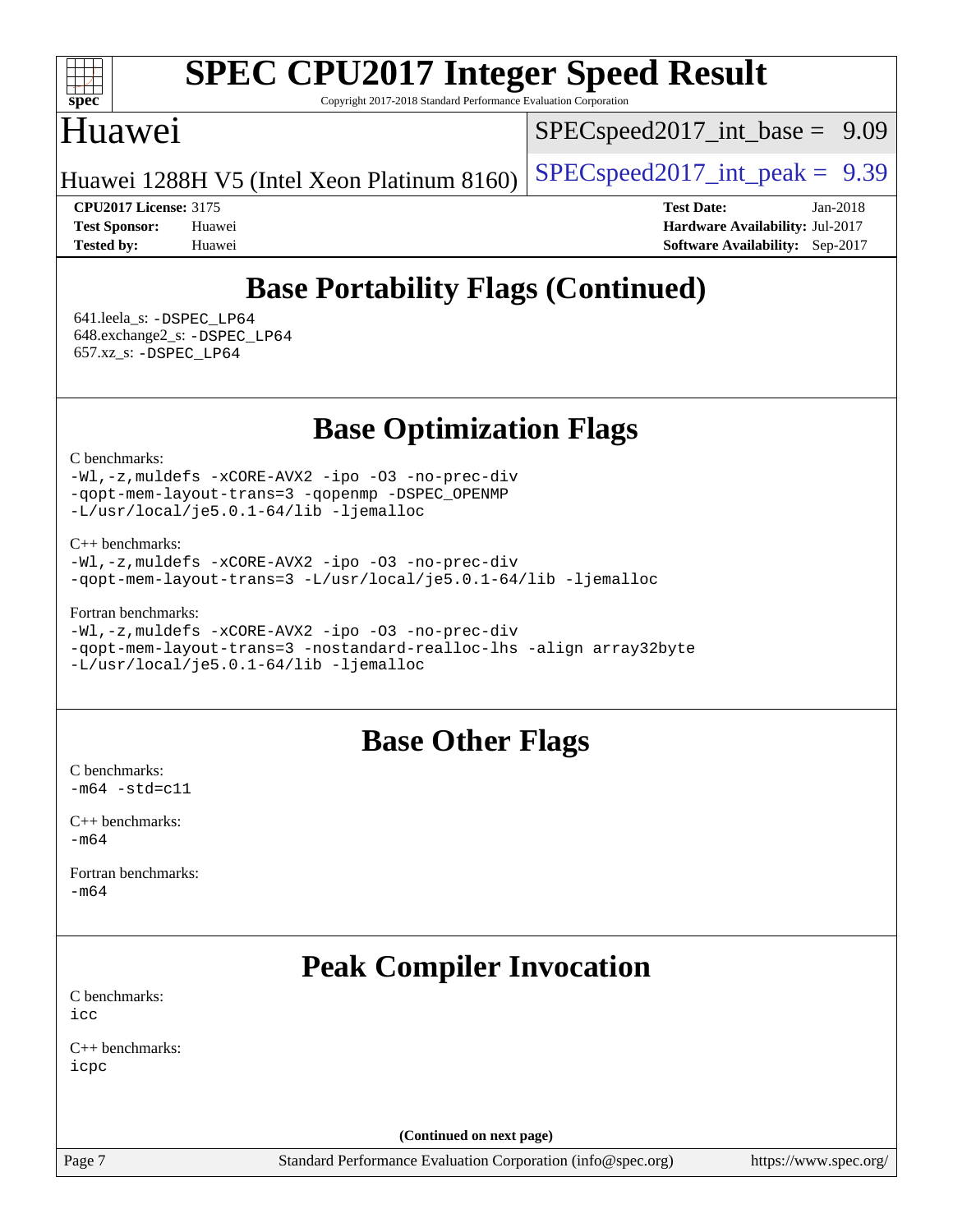

Copyright 2017-2018 Standard Performance Evaluation Corporation

### Huawei

 $SPECspeed2017\_int\_base = 9.09$ 

Huawei 1288H V5 (Intel Xeon Platinum 8160)  $\left|$  [SPECspeed2017\\_int\\_peak =](http://www.spec.org/auto/cpu2017/Docs/result-fields.html#SPECspeed2017intpeak) 9.39

**[CPU2017 License:](http://www.spec.org/auto/cpu2017/Docs/result-fields.html#CPU2017License)** 3175 **[Test Date:](http://www.spec.org/auto/cpu2017/Docs/result-fields.html#TestDate)** Jan-2018 **[Test Sponsor:](http://www.spec.org/auto/cpu2017/Docs/result-fields.html#TestSponsor)** Huawei **[Hardware Availability:](http://www.spec.org/auto/cpu2017/Docs/result-fields.html#HardwareAvailability)** Jul-2017 **[Tested by:](http://www.spec.org/auto/cpu2017/Docs/result-fields.html#Testedby)** Huawei **[Software Availability:](http://www.spec.org/auto/cpu2017/Docs/result-fields.html#SoftwareAvailability)** Sep-2017

# **[Peak Compiler Invocation \(Continued\)](http://www.spec.org/auto/cpu2017/Docs/result-fields.html#PeakCompilerInvocation)**

[Fortran benchmarks](http://www.spec.org/auto/cpu2017/Docs/result-fields.html#Fortranbenchmarks): [ifort](http://www.spec.org/cpu2017/results/res2018q1/cpu2017-20180108-02496.flags.html#user_FCpeak_intel_ifort_18.0_8111460550e3ca792625aed983ce982f94888b8b503583aa7ba2b8303487b4d8a21a13e7191a45c5fd58ff318f48f9492884d4413fa793fd88dd292cad7027ca)

**[Peak Portability Flags](http://www.spec.org/auto/cpu2017/Docs/result-fields.html#PeakPortabilityFlags)**

 600.perlbench\_s: [-DSPEC\\_LP64](http://www.spec.org/cpu2017/results/res2018q1/cpu2017-20180108-02496.flags.html#b600.perlbench_s_peakPORTABILITY_DSPEC_LP64) [-DSPEC\\_LINUX\\_X64](http://www.spec.org/cpu2017/results/res2018q1/cpu2017-20180108-02496.flags.html#b600.perlbench_s_peakCPORTABILITY_DSPEC_LINUX_X64) 602.gcc\_s: [-DSPEC\\_LP64](http://www.spec.org/cpu2017/results/res2018q1/cpu2017-20180108-02496.flags.html#suite_peakPORTABILITY602_gcc_s_DSPEC_LP64) 605.mcf\_s: [-DSPEC\\_LP64](http://www.spec.org/cpu2017/results/res2018q1/cpu2017-20180108-02496.flags.html#suite_peakPORTABILITY605_mcf_s_DSPEC_LP64) 620.omnetpp\_s: [-DSPEC\\_LP64](http://www.spec.org/cpu2017/results/res2018q1/cpu2017-20180108-02496.flags.html#suite_peakPORTABILITY620_omnetpp_s_DSPEC_LP64) 623.xalancbmk\_s: [-D\\_FILE\\_OFFSET\\_BITS=64](http://www.spec.org/cpu2017/results/res2018q1/cpu2017-20180108-02496.flags.html#user_peakPORTABILITY623_xalancbmk_s_file_offset_bits_64_5ae949a99b284ddf4e95728d47cb0843d81b2eb0e18bdfe74bbf0f61d0b064f4bda2f10ea5eb90e1dcab0e84dbc592acfc5018bc955c18609f94ddb8d550002c) [-DSPEC\\_LINUX](http://www.spec.org/cpu2017/results/res2018q1/cpu2017-20180108-02496.flags.html#b623.xalancbmk_s_peakCXXPORTABILITY_DSPEC_LINUX) 625.x264\_s: [-DSPEC\\_LP64](http://www.spec.org/cpu2017/results/res2018q1/cpu2017-20180108-02496.flags.html#suite_peakPORTABILITY625_x264_s_DSPEC_LP64) 631.deepsjeng\_s: [-DSPEC\\_LP64](http://www.spec.org/cpu2017/results/res2018q1/cpu2017-20180108-02496.flags.html#suite_peakPORTABILITY631_deepsjeng_s_DSPEC_LP64) 641.leela\_s: [-DSPEC\\_LP64](http://www.spec.org/cpu2017/results/res2018q1/cpu2017-20180108-02496.flags.html#suite_peakPORTABILITY641_leela_s_DSPEC_LP64) 648.exchange2\_s: [-DSPEC\\_LP64](http://www.spec.org/cpu2017/results/res2018q1/cpu2017-20180108-02496.flags.html#suite_peakPORTABILITY648_exchange2_s_DSPEC_LP64) 657.xz\_s: [-DSPEC\\_LP64](http://www.spec.org/cpu2017/results/res2018q1/cpu2017-20180108-02496.flags.html#suite_peakPORTABILITY657_xz_s_DSPEC_LP64)

## **[Peak Optimization Flags](http://www.spec.org/auto/cpu2017/Docs/result-fields.html#PeakOptimizationFlags)**

[C benchmarks](http://www.spec.org/auto/cpu2017/Docs/result-fields.html#Cbenchmarks):

```
(info@spec.org)https://www.spec.org/
 600.perlbench_s: -W1, -z, muldefs -prof-qen(pass 1)-prof-use(pass 2) -02
-xCORE-AVX2 -qopt-mem-layout-trans=3 -ipo -O3
-no-prec-div -DSPEC_SUPPRESS_OPENMP -qopenmp
-DSPEC_OPENMP -fno-strict-overflow
-L/usr/local/je5.0.1-64/lib -ljemalloc
  602.gcc_s: -Wl,-z,muldefs -prof-gen(pass 1) -prof-use(pass 2) -O2
-xCORE-AVX2 -qopt-mem-layout-trans=3 -ipo -O3
-no-prec-div -DSPEC_SUPPRESS_OPENMP -qopenmp
-DSPEC_OPENMP -L/usr/local/je5.0.1-64/lib -ljemalloc
  605.mcf_s: -Wl,-z,muldefs -prof-gen(pass 1) -prof-use(pass 2) -ipo
-xCORE-AVX2 -O3 -no-prec-div -qopt-mem-layout-trans=3
-DSPEC_SUPPRESS_OPENMP -qopenmp -DSPEC_OPENMP
-L/usr/local/je5.0.1-64/lib -ljemalloc
  625.x264_s: -Wl,-z,muldefs -xCORE-AVX2 -ipo -O3 -no-prec-div
-qopt-mem-layout-trans=3 -qopenmp -DSPEC_OPENMP
-L/usr/local/je5.0.1-64/lib -ljemalloc
  657.xz_s: Same as 602.gcc_s
                                    (Continued on next page)
```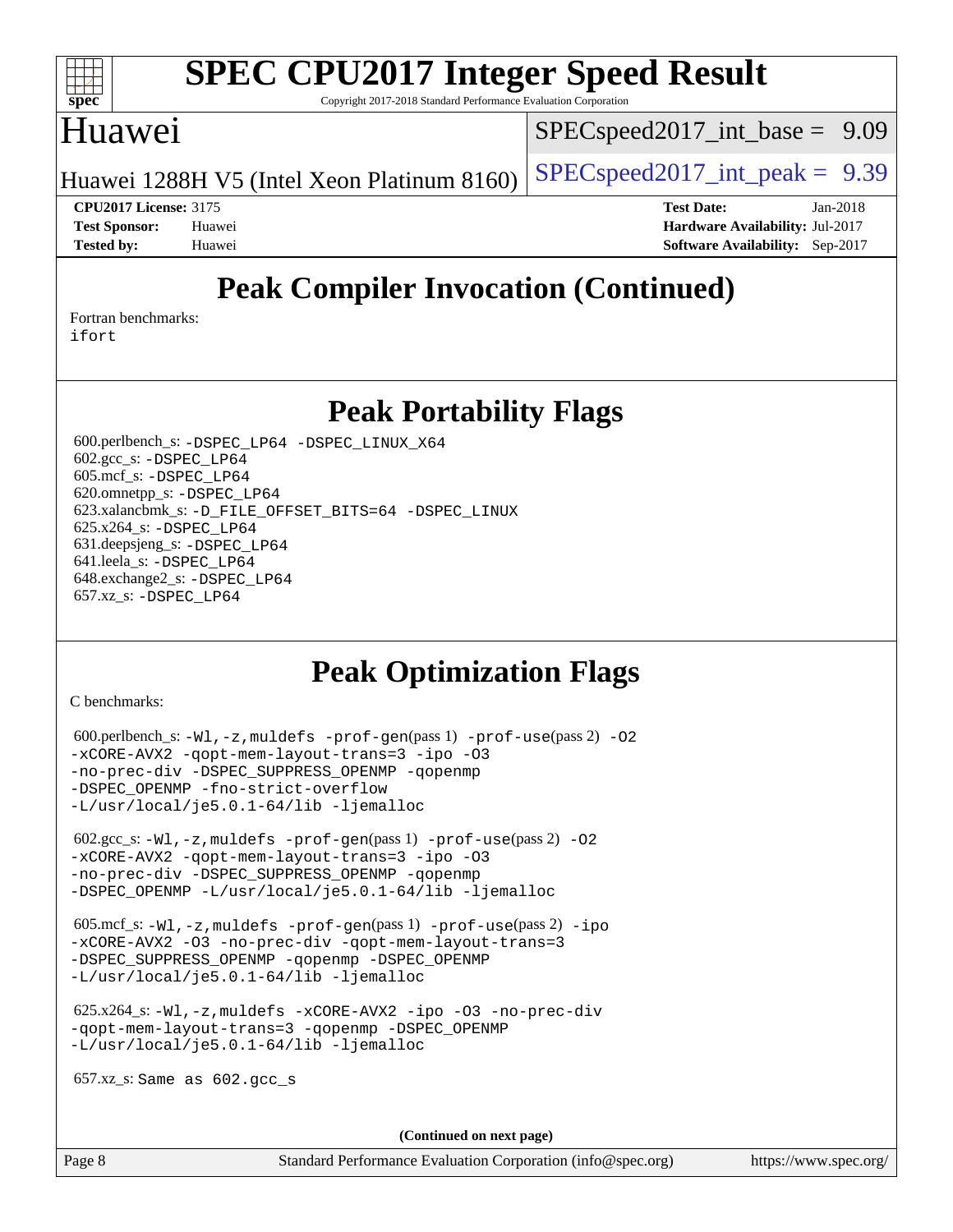

Copyright 2017-2018 Standard Performance Evaluation Corporation

## Huawei

 $SPECspeed2017\_int\_base = 9.09$ 

Huawei 1288H V5 (Intel Xeon Platinum 8160) [SPECspeed2017\\_int\\_peak =](http://www.spec.org/auto/cpu2017/Docs/result-fields.html#SPECspeed2017intpeak)  $9.39$ 

| <b>CPU2017 License: 3175</b> |        |
|------------------------------|--------|
| <b>Test Sponsor:</b>         | Huawei |

**[CPU2017 License:](http://www.spec.org/auto/cpu2017/Docs/result-fields.html#CPU2017License)** 3175 **[Test Date:](http://www.spec.org/auto/cpu2017/Docs/result-fields.html#TestDate)** Jan-2018 **[Hardware Availability:](http://www.spec.org/auto/cpu2017/Docs/result-fields.html#HardwareAvailability) Jul-2017 [Tested by:](http://www.spec.org/auto/cpu2017/Docs/result-fields.html#Testedby)** Huawei **[Software Availability:](http://www.spec.org/auto/cpu2017/Docs/result-fields.html#SoftwareAvailability)** Sep-2017

# **[Peak Optimization Flags \(Continued\)](http://www.spec.org/auto/cpu2017/Docs/result-fields.html#PeakOptimizationFlags)**

[C++ benchmarks:](http://www.spec.org/auto/cpu2017/Docs/result-fields.html#CXXbenchmarks)

620.omnetpp\_s: $-W1$ ,-z,muldefs -prof-qen(pass 1) [-prof-use](http://www.spec.org/cpu2017/results/res2018q1/cpu2017-20180108-02496.flags.html#user_peakPASS2_CXXFLAGSPASS2_LDFLAGS620_omnetpp_s_prof_use_1a21ceae95f36a2b53c25747139a6c16ca95bd9def2a207b4f0849963b97e94f5260e30a0c64f4bb623698870e679ca08317ef8150905d41bd88c6f78df73f19)(pass 2) [-ipo](http://www.spec.org/cpu2017/results/res2018q1/cpu2017-20180108-02496.flags.html#user_peakPASS1_CXXOPTIMIZEPASS2_CXXOPTIMIZE620_omnetpp_s_f-ipo) [-xCORE-AVX2](http://www.spec.org/cpu2017/results/res2018q1/cpu2017-20180108-02496.flags.html#user_peakPASS2_CXXOPTIMIZE620_omnetpp_s_f-xCORE-AVX2) [-O3](http://www.spec.org/cpu2017/results/res2018q1/cpu2017-20180108-02496.flags.html#user_peakPASS1_CXXOPTIMIZEPASS2_CXXOPTIMIZE620_omnetpp_s_f-O3) [-no-prec-div](http://www.spec.org/cpu2017/results/res2018q1/cpu2017-20180108-02496.flags.html#user_peakPASS1_CXXOPTIMIZEPASS2_CXXOPTIMIZE620_omnetpp_s_f-no-prec-div) [-qopt-mem-layout-trans=3](http://www.spec.org/cpu2017/results/res2018q1/cpu2017-20180108-02496.flags.html#user_peakPASS1_CXXOPTIMIZEPASS2_CXXOPTIMIZE620_omnetpp_s_f-qopt-mem-layout-trans_de80db37974c74b1f0e20d883f0b675c88c3b01e9d123adea9b28688d64333345fb62bc4a798493513fdb68f60282f9a726aa07f478b2f7113531aecce732043) [-DSPEC\\_SUPPRESS\\_OPENMP](http://www.spec.org/cpu2017/results/res2018q1/cpu2017-20180108-02496.flags.html#suite_peakPASS1_CXXOPTIMIZE620_omnetpp_s_DSPEC_SUPPRESS_OPENMP) [-qopenmp](http://www.spec.org/cpu2017/results/res2018q1/cpu2017-20180108-02496.flags.html#user_peakPASS2_CXXOPTIMIZE620_omnetpp_s_qopenmp_16be0c44f24f464004c6784a7acb94aca937f053568ce72f94b139a11c7c168634a55f6653758ddd83bcf7b8463e8028bb0b48b77bcddc6b78d5d95bb1df2967) [-DSPEC\\_OPENMP](http://www.spec.org/cpu2017/results/res2018q1/cpu2017-20180108-02496.flags.html#suite_peakPASS2_CXXOPTIMIZE620_omnetpp_s_DSPEC_OPENMP) [-L/usr/local/je5.0.1-64/lib](http://www.spec.org/cpu2017/results/res2018q1/cpu2017-20180108-02496.flags.html#user_peakEXTRA_LIBS620_omnetpp_s_jemalloc_link_path64_4b10a636b7bce113509b17f3bd0d6226c5fb2346b9178c2d0232c14f04ab830f976640479e5c33dc2bcbbdad86ecfb6634cbbd4418746f06f368b512fced5394) [-ljemalloc](http://www.spec.org/cpu2017/results/res2018q1/cpu2017-20180108-02496.flags.html#user_peakEXTRA_LIBS620_omnetpp_s_jemalloc_link_lib_d1249b907c500fa1c0672f44f562e3d0f79738ae9e3c4a9c376d49f265a04b9c99b167ecedbf6711b3085be911c67ff61f150a17b3472be731631ba4d0471706) 623.xalancbmk\_s: [-L/opt/intel/compilers\\_and\\_libraries\\_2018/linux/lib/ia32](http://www.spec.org/cpu2017/results/res2018q1/cpu2017-20180108-02496.flags.html#user_peakCXXLD623_xalancbmk_s_Enable-32bit-runtime_af243bdb1d79e4c7a4f720bf8275e627de2ecd461de63307bc14cef0633fde3cd7bb2facb32dcc8be9566045fb55d40ce2b72b725f73827aa7833441b71b9343) [-Wl,-z,muldefs](http://www.spec.org/cpu2017/results/res2018q1/cpu2017-20180108-02496.flags.html#user_peakEXTRA_LDFLAGS623_xalancbmk_s_link_force_multiple1_b4cbdb97b34bdee9ceefcfe54f4c8ea74255f0b02a4b23e853cdb0e18eb4525ac79b5a88067c842dd0ee6996c24547a27a4b99331201badda8798ef8a743f577) [-prof-gen](http://www.spec.org/cpu2017/results/res2018q1/cpu2017-20180108-02496.flags.html#user_peakPASS1_CXXFLAGSPASS1_LDFLAGS623_xalancbmk_s_prof_gen_5aa4926d6013ddb2a31985c654b3eb18169fc0c6952a63635c234f711e6e63dd76e94ad52365559451ec499a2cdb89e4dc58ba4c67ef54ca681ffbe1461d6b36)(pass 1) [-prof-use](http://www.spec.org/cpu2017/results/res2018q1/cpu2017-20180108-02496.flags.html#user_peakPASS2_CXXFLAGSPASS2_LDFLAGS623_xalancbmk_s_prof_use_1a21ceae95f36a2b53c25747139a6c16ca95bd9def2a207b4f0849963b97e94f5260e30a0c64f4bb623698870e679ca08317ef8150905d41bd88c6f78df73f19)(pass 2) [-ipo](http://www.spec.org/cpu2017/results/res2018q1/cpu2017-20180108-02496.flags.html#user_peakPASS1_CXXOPTIMIZEPASS2_CXXOPTIMIZE623_xalancbmk_s_f-ipo) [-xCORE-AVX2](http://www.spec.org/cpu2017/results/res2018q1/cpu2017-20180108-02496.flags.html#user_peakPASS2_CXXOPTIMIZE623_xalancbmk_s_f-xCORE-AVX2) [-O3](http://www.spec.org/cpu2017/results/res2018q1/cpu2017-20180108-02496.flags.html#user_peakPASS1_CXXOPTIMIZEPASS2_CXXOPTIMIZE623_xalancbmk_s_f-O3) [-no-prec-div](http://www.spec.org/cpu2017/results/res2018q1/cpu2017-20180108-02496.flags.html#user_peakPASS1_CXXOPTIMIZEPASS2_CXXOPTIMIZE623_xalancbmk_s_f-no-prec-div) [-qopt-mem-layout-trans=3](http://www.spec.org/cpu2017/results/res2018q1/cpu2017-20180108-02496.flags.html#user_peakPASS1_CXXOPTIMIZEPASS2_CXXOPTIMIZE623_xalancbmk_s_f-qopt-mem-layout-trans_de80db37974c74b1f0e20d883f0b675c88c3b01e9d123adea9b28688d64333345fb62bc4a798493513fdb68f60282f9a726aa07f478b2f7113531aecce732043) [-DSPEC\\_SUPPRESS\\_OPENMP](http://www.spec.org/cpu2017/results/res2018q1/cpu2017-20180108-02496.flags.html#suite_peakPASS1_CXXOPTIMIZE623_xalancbmk_s_DSPEC_SUPPRESS_OPENMP) [-qopenmp](http://www.spec.org/cpu2017/results/res2018q1/cpu2017-20180108-02496.flags.html#user_peakPASS2_CXXOPTIMIZE623_xalancbmk_s_qopenmp_16be0c44f24f464004c6784a7acb94aca937f053568ce72f94b139a11c7c168634a55f6653758ddd83bcf7b8463e8028bb0b48b77bcddc6b78d5d95bb1df2967) [-DSPEC\\_OPENMP](http://www.spec.org/cpu2017/results/res2018q1/cpu2017-20180108-02496.flags.html#suite_peakPASS2_CXXOPTIMIZE623_xalancbmk_s_DSPEC_OPENMP) [-L/usr/local/je5.0.1-32/lib](http://www.spec.org/cpu2017/results/res2018q1/cpu2017-20180108-02496.flags.html#user_peakEXTRA_LIBS623_xalancbmk_s_jemalloc_link_path32_e29f22e8e6c17053bbc6a0971f5a9c01a601a06bb1a59df2084b77a2fe0a2995b64fd4256feaeea39eeba3aae142e96e2b2b0a28974019c0c0c88139a84f900a) [-ljemalloc](http://www.spec.org/cpu2017/results/res2018q1/cpu2017-20180108-02496.flags.html#user_peakEXTRA_LIBS623_xalancbmk_s_jemalloc_link_lib_d1249b907c500fa1c0672f44f562e3d0f79738ae9e3c4a9c376d49f265a04b9c99b167ecedbf6711b3085be911c67ff61f150a17b3472be731631ba4d0471706) 631.deepsjeng\_s: basepeak = yes 641.leela\_s: Same as 620.omnetpp\_s [Fortran benchmarks](http://www.spec.org/auto/cpu2017/Docs/result-fields.html#Fortranbenchmarks):  $648$ .exchange2 s: basepeak = yes

### **[Peak Other Flags](http://www.spec.org/auto/cpu2017/Docs/result-fields.html#PeakOtherFlags)**

[C benchmarks](http://www.spec.org/auto/cpu2017/Docs/result-fields.html#Cbenchmarks):  $-m64 - std = c11$  $-m64 - std = c11$ 

[C++ benchmarks \(except as noted below\):](http://www.spec.org/auto/cpu2017/Docs/result-fields.html#CXXbenchmarksexceptasnotedbelow) [-m64](http://www.spec.org/cpu2017/results/res2018q1/cpu2017-20180108-02496.flags.html#user_CXXpeak_intel_intel64_18.0_af43caccfc8ded86e7699f2159af6efc7655f51387b94da716254467f3c01020a5059329e2569e4053f409e7c9202a7efc638f7a6d1ffb3f52dea4a3e31d82ab)

623.xalancbmk\_s: [-m32](http://www.spec.org/cpu2017/results/res2018q1/cpu2017-20180108-02496.flags.html#user_peakCXXLD623_xalancbmk_s_intel_ia32_18.0_2666f1173eb60787016b673bfe1358e27016ef7649ea4884b7bc6187fd89dc221d14632e22638cde1c647a518de97358ab15d4ad098ee4e19a8b28d0c25e14bf)

[Fortran benchmarks](http://www.spec.org/auto/cpu2017/Docs/result-fields.html#Fortranbenchmarks):

 $-m64$ 

The flags files that were used to format this result can be browsed at

<http://www.spec.org/cpu2017/flags/Intel-ic18.0-official-linux64.html> <http://www.spec.org/cpu2017/flags/Huawei-Platform-Settings-SKL-V1.8.html>

You can also download the XML flags sources by saving the following links:

<http://www.spec.org/cpu2017/flags/Intel-ic18.0-official-linux64.xml>

<http://www.spec.org/cpu2017/flags/Huawei-Platform-Settings-SKL-V1.8.xml>